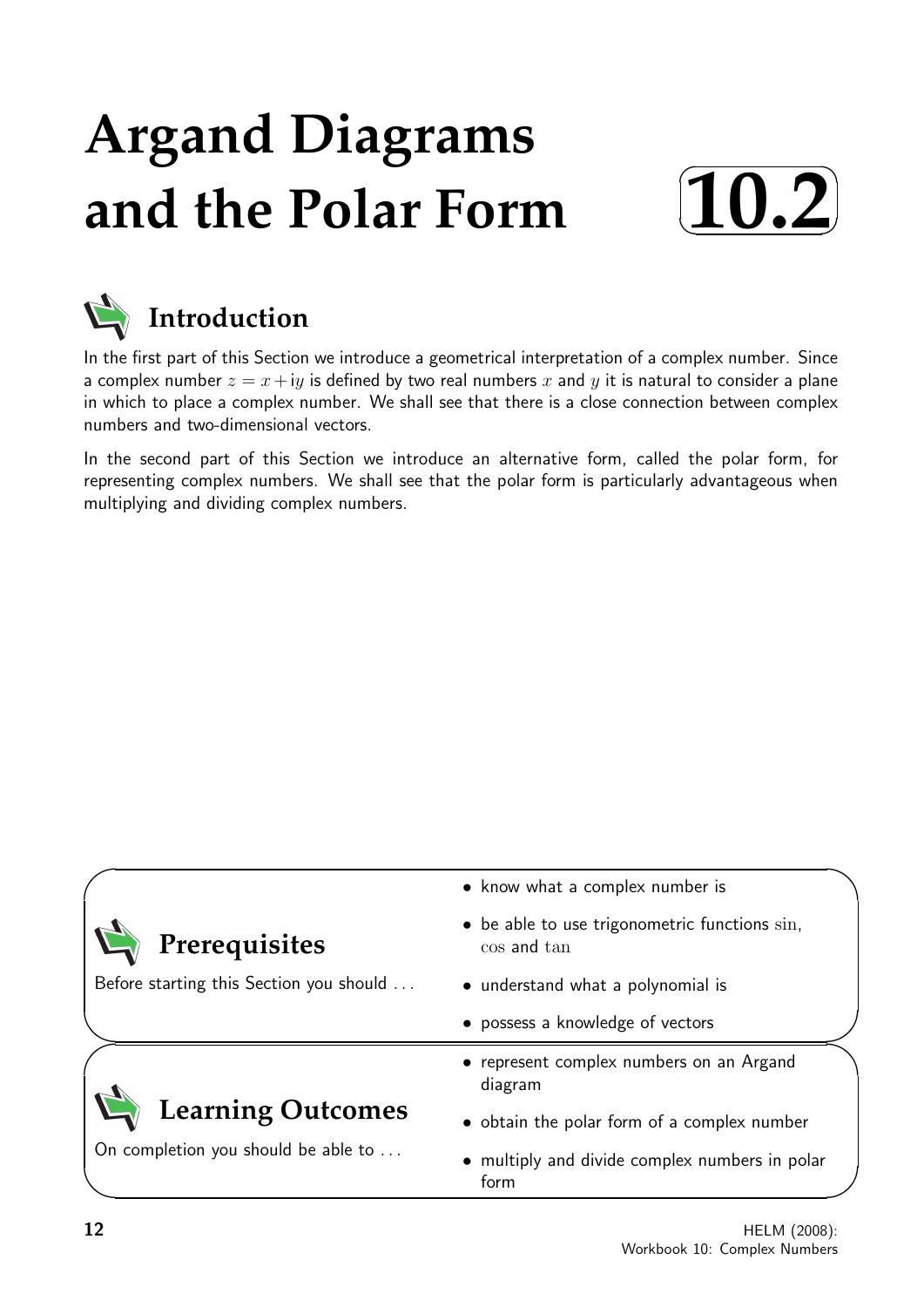# **1. The argand diagram**

In Section 10.1 we met a complex number  $z = x + iy$  in which x, y are real numbers and  $i^2 = -1$ . We learned how to combine complex numbers together using the usual operations of addition, subtraction, multiplication and division. In this Section we examine a useful geometrical description of complex numbers.

Since a complex number is specified by two real numbers  $x, y$  it is natural to represent a complex number by a vector in a plane. We take the usual  $Oxy$  plane in which the 'horizontal' axis is the x-axis and the 'vertical' axis is the  $y$ -axis.



#### Figure 3

Thus the complex number  $z = 2 + 3i$  would be represented by a line starting from the origin and ending at the point with coordinates (2, 3) and  $w = -1 + i$  is represented by the line starting from the origin and ending at the point with coordinates  $(-1, 1)$ . See Figure 3. When the  $Oxy$  plane is used in this way it is called an **Argand diagram**. With this interpretation the modulus of  $z$ , that is |z| is the length of the line which represents z.

Note: An alternative interpretation is to consider the complex number  $a + ib$  to be represented by the point  $(a, b)$  rather than the line from 0 to  $(a, b)$ .



Given that  $z = 1 + i$ ,  $w = i$ , represent the three complex numbers  $z, w$  and  $2z - 3w - 1$  on an Argand diagram.

| <b>Your solution</b> |
|----------------------|
|                      |
|                      |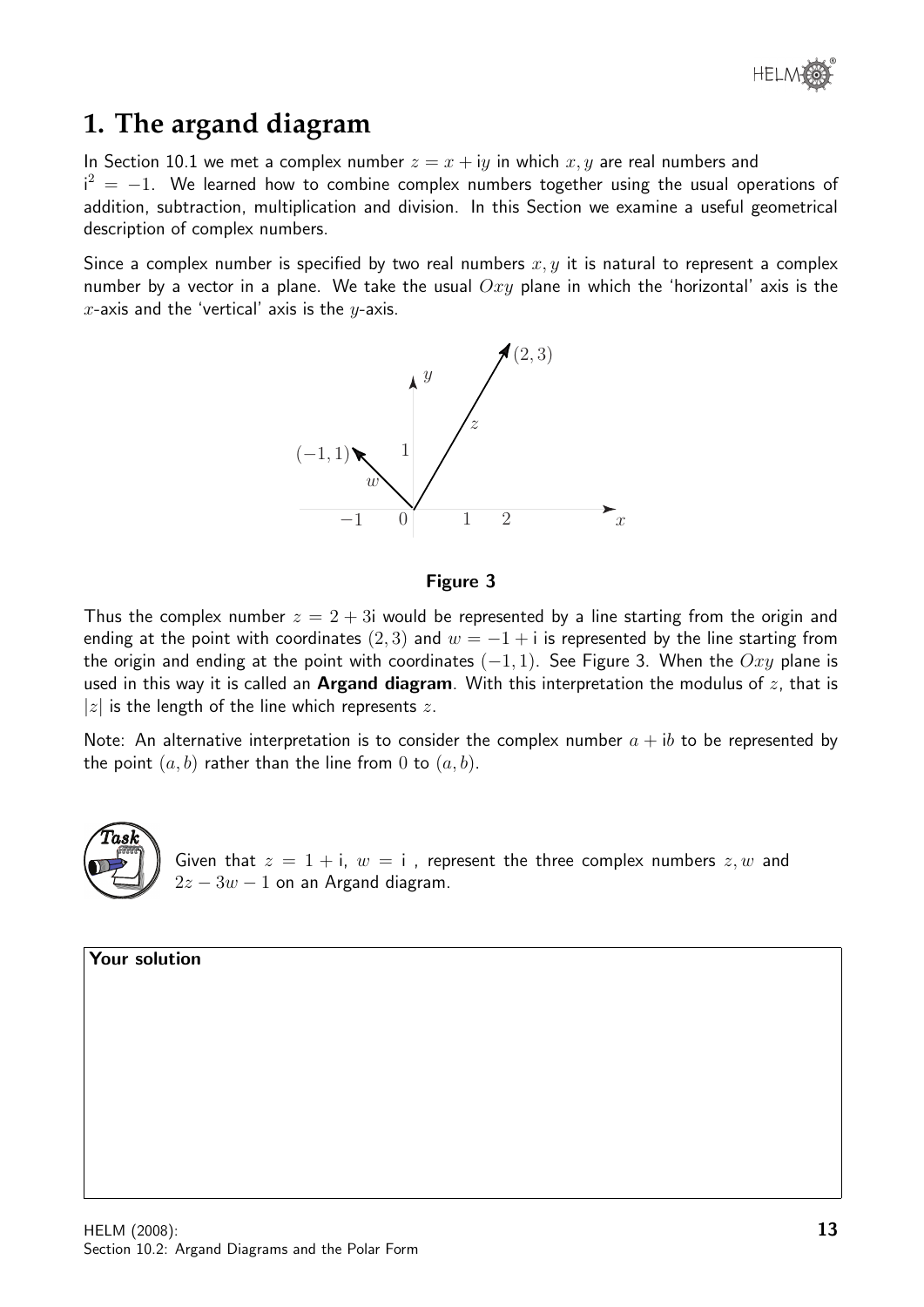

If we have two complex numbers  $z = a + ib$ ,  $w = c + id$  then, as we already know

 $z + w = (a + c) + i(b + d)$ 

that is, the real parts add together and the imaginary parts add together. But this is precisely what occurs with the addition of two **vectors**. If  $p$  and  $q$  are 2-dimensional vectors then:

 $p = a\underline{i} + b\underline{j}$   $q = c\underline{i} + d\underline{j}$ 

where  $\underline{i}$  and  $j$  are unit vectors in the  $x$ - and  $y$ -directions respectively. So, using vector addition:

$$
\underline{p} + \underline{q} = (a+c)\underline{i} + (b+d)\underline{j}
$$



#### Figure 4

We conclude from this that addition (and hence subtraction) of complex numbers is essentially equivalent to addition (subtraction) of two-dimensional vectors. (See Figure 4.) Because of this, complex numbers (when represented on an Argand diagram) are **slidable** — as long as you keep their length and direction the same, you can position them anywhere on an Argand diagram.

We see that the Cartesian form of a complex number:  $z = a + ib$  is a particularly suitable form for addition (or subtraction) of complex numbers. However, when we come to consider multiplication and division of complex numbers, the Cartesian description is not the most convenient form that is available to us. A much more convenient form is the polar form which we now introduce.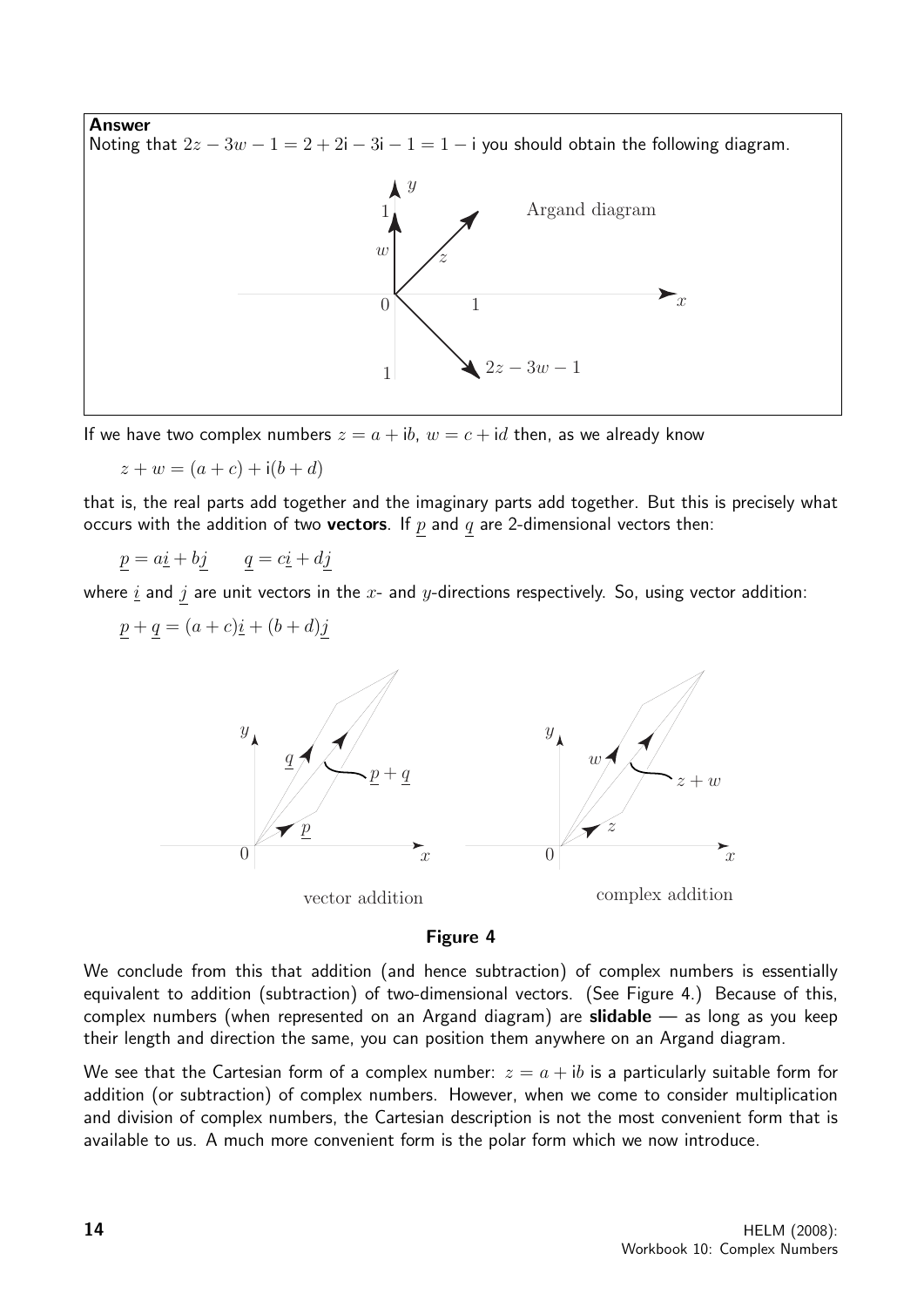

# **2. The polar form of a complex number**

We have seen, above, that the complex number  $z = a + ib$  can be represented by a line pointing out from the origin and ending at a point with Cartesian coordinates  $(a, b)$ .



### Figure 5

To locate the point P we introduce polar coordinates  $(r, \theta)$  where r is the positive distance from 0 and  $\theta$  is the angle measured from the positive x-axis, as shown in Figure 5. From the properties of the right-angled triangle there is an obvious relation between  $(a, b)$  and  $(r, \theta)$ :

$$
a = r \cos \theta \qquad b = r \sin \theta
$$

or equivalently,

$$
r = \sqrt{a^2 + b^2} \qquad \tan \theta = \frac{b}{a}.
$$

This leads to an alternative way of writing a complex number:

$$
z = a + ib = r \cos \theta + ir \sin \theta
$$

$$
= r(\cos \theta + i \sin \theta)
$$

The angle  $\theta$  is called the **argument** of z and written, for short, arg(z). The non-negative real number r is the modulus of z. We normally consider  $\theta$  measured in radians to lie in the interval  $-\pi < \theta \leq \pi$ although any value  $\theta + 2k\pi$  for integer k will be equivalent to  $\theta$ . The angle  $\theta$  may be expressed in radians or degrees.

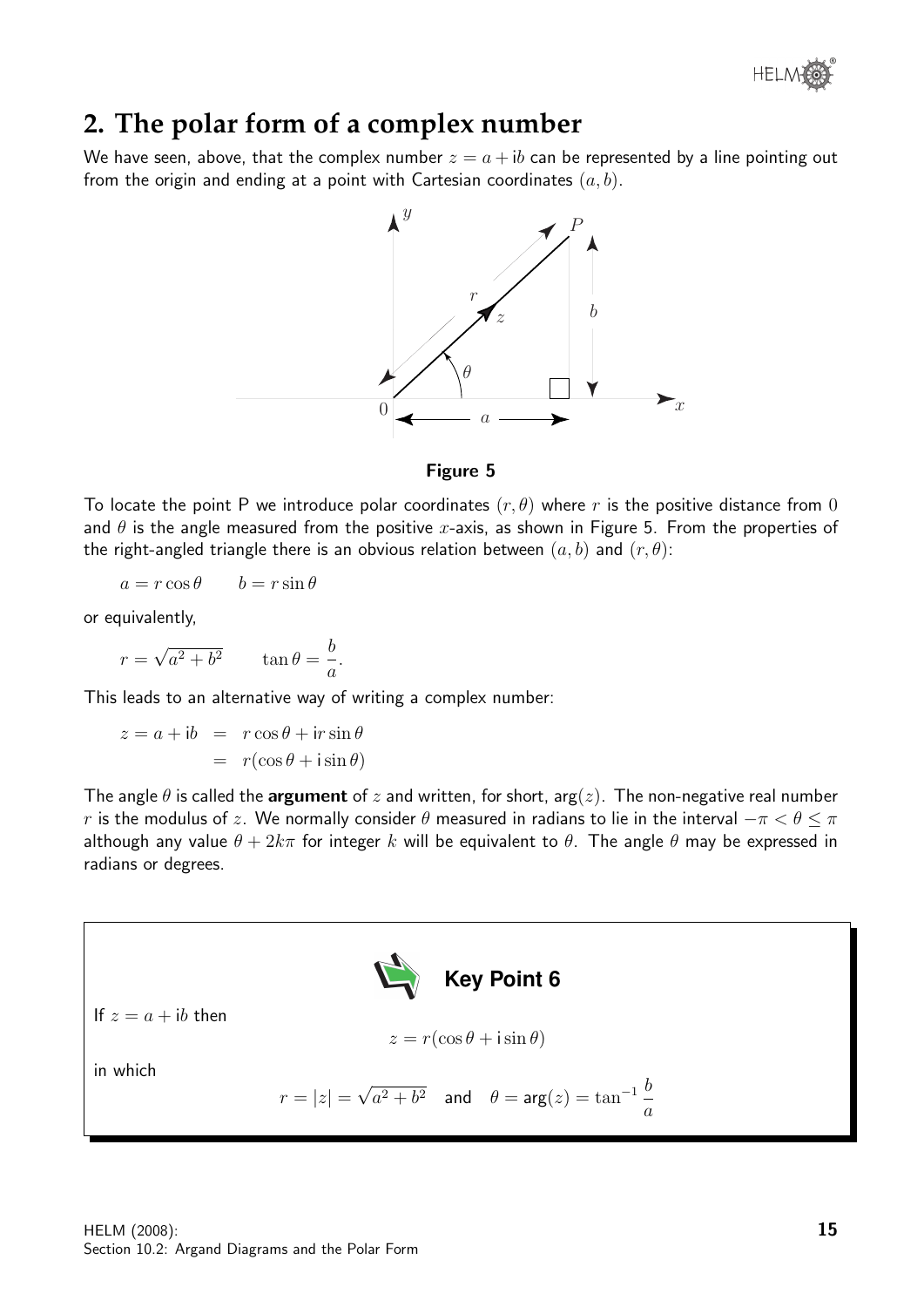

# Solution

(a) Here  
\n
$$
r = |z| = \sqrt{3^2 + 4^2} = \sqrt{25} = 5
$$
  $\theta = \arg(z) = \tan^{-1}(\frac{4}{3}) = 53.13^{\circ}$   
\nso that  $z = 5(\cos 53.13^{\circ} + i \sin 53.13^{\circ})$   
\n(b) Here  
\n $r = |z| = \sqrt{(-3)^2 + (-1)^2} = \sqrt{10} \approx 3.16$   $\theta = \arg(z) = \tan^{-1}(\frac{-1}{-3})$   
\nIt is natural to assume that  $\tan^{-1}(\frac{-1}{-3}) = \tan^{-1}(\frac{1}{3})$ . Using this value on your calculator (unless  
\nit is very sophisticated) you will obtain a value of about 18.43° for  $\tan^{-1}(\frac{1}{3})$ . This is incorrect since  
\nif we use the Argand diagram to plot  $z = -3 - i$  we get:  
\n $\frac{y}{z}$   
\n $\frac{-3}{z}$   
\nThis example warns us to take care when determining  $\arg(z)$  purely using algebra. You will always  
\nfind it helpful to construct the Argand diagram to locate the particular quadrant into which your  
\ncomplex number is pointing. Your calculator cannot do this for you.  
\nFinally, in this example,  $z = 3.16(\cos 198.43^{\circ} + i \sin 198.43^{\circ})$ .



Find the polar coordinate form of the complex numbers (a)  $z = -i$  (b)  $z = 3 - 4i$ 

## Your solution

(a)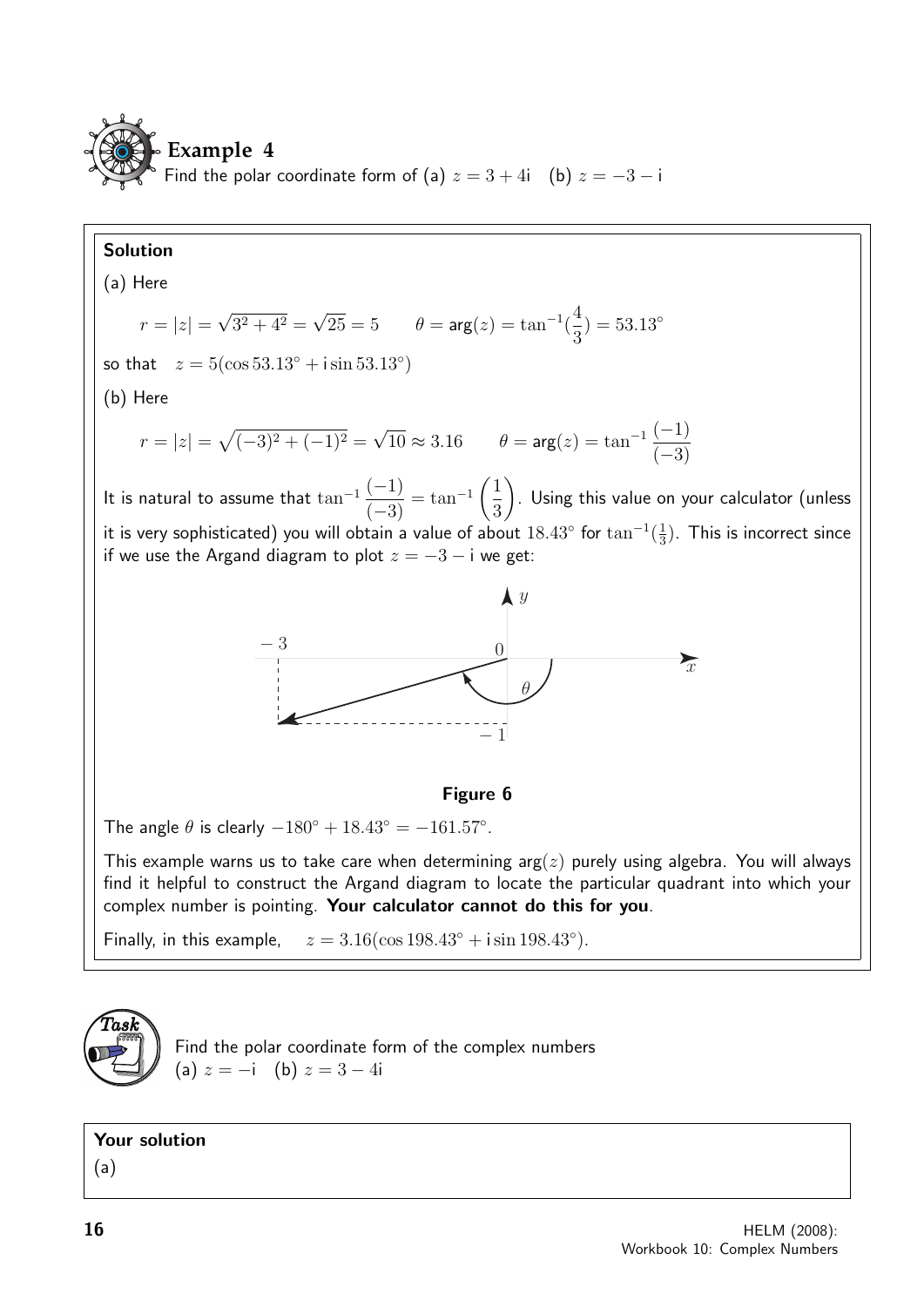

Answer  $z = 1(\cos 270^\circ + i \sin 270^\circ)$ 

### Your solution

(b)

#### Answer

 $z = 5(\cos 306.87° + i \sin 306.87°)$ 

Remember, to get the correct angle, draw your complex number on an Argand diagram.

# **Multiplication and division using polar coordinates**

The reader will perhaps be wondering why we have bothered to introduce the polar form of a complex number. After all, the calculation of  $arg(z)$  is not particularly straightforward. However, as we have said, the polar form of a complex number is a much more convenient vehicle to use for multiplication and division of complex numbers. To see why, let us consider two complex numbers in polar form:

$$
z = r(\cos \theta + i \sin \theta) \qquad w = t(\cos \phi + i \sin \phi)
$$

Then the product  $zw$  is calculated in the usual way

$$
zw = [r (\cos \theta + i \sin \theta)][t (\cos \phi + i \sin \phi)]
$$
  
\n
$$
\equiv rt [\cos \theta \cos \phi - \sin \theta \sin \phi + i(\sin \theta \cos \phi + \cos \theta \sin \phi)]
$$
  
\n
$$
\equiv rt [\cos(\theta + \phi) + i \sin(\theta + \phi)]
$$

in which we have used the standard trigonometric identities

 $\cos(\theta + \phi) \equiv \cos \theta \cos \phi - \sin \theta \sin \phi$   $\sin(\theta + \phi) \equiv \sin \theta \cos \phi + \cos \theta \sin \phi$ .

We see that in calculating the product that the moduli  $r$  and  $t$  multiply together whilst the arguments  $arg(z) = \theta$  and  $arg(w) = \phi$  add together.



#### Your solution

Answer

$$
\frac{z}{w} = \frac{r}{t}(\cos(\theta - \phi) + i\sin(\theta - \phi))
$$

We see that in calculating the quotient that the moduli r and t **divide** whilst the arguments arg( $z$ ) =  $\theta$ and arg $(w) = \phi$  subtract.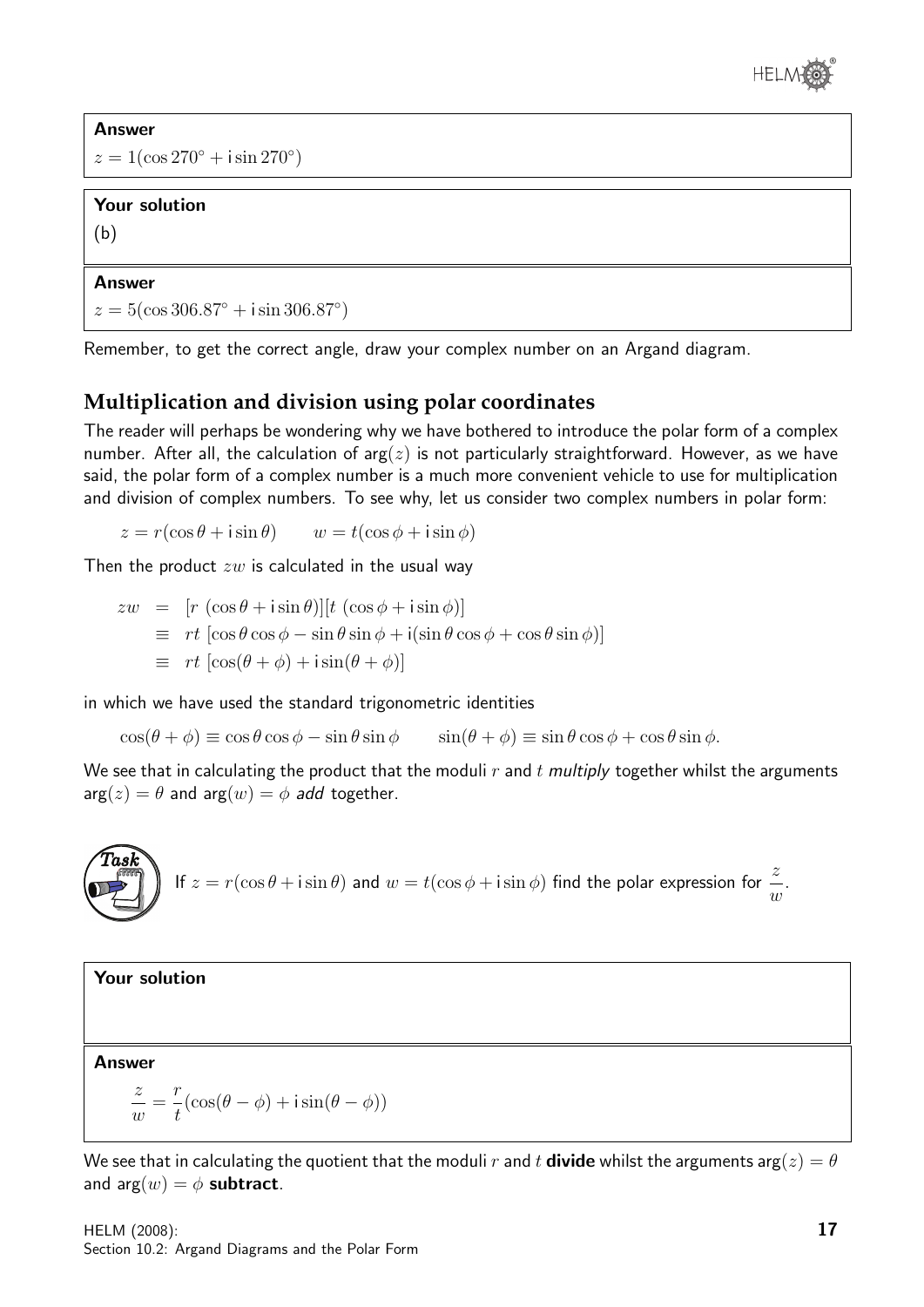If 
$$
z = r(\cos \theta + i \sin \theta)
$$
 and  $w = t(\cos \phi + i \sin \phi)$  then  
\n
$$
zw = rt(\cos(\theta + \phi) + i \sin(\theta + \phi)) \qquad \frac{z}{w} = \frac{r}{t}(\cos(\theta - \phi) + i \sin(\theta - \phi))
$$

We conclude that addition and subtraction are most easily carried out in Cartesian form whereas multiplication and division are most easily carried out in polar form.

## **Complex numbers and rotations**

We have seen that, when multiplying one complex number by another, the moduli multiply together and the arguments add together. If, in particular,  $w$  is a complex number with a modulus  $t$ 

 $w = t(\cos \phi + i \sin \phi)$  (i.e.  $r = t$ )

and if  $z$  is a complex number with modulus  $1$ 

 $z = (\cos \theta + i \sin \theta)$  (i.e.  $r = 1$ )

then multiplying  $w$  by  $z$  gives

 $wz = t(\cos(\theta + \phi) + i\sin(\theta + \phi))$  (using Key Point 7)

We see that the effect of multiplying  $w$  by  $z$  is to rotate the line representing the complex number w anti-clockwise through an angle  $\theta$  which is arg(z), and preserving the length. See Figure 7.



Figure 7

This result would certainly be difficult to obtain had we continued to use the Cartesian form.

Since, in terms of the polar form of a complex number

 $-1 = 1(\cos 180^\circ + i \sin 180^\circ)$ 

we see that multiplying a number by  $-1$  produces a rotation through  $180^{\circ}$ . In particular multiplying a number by  $-1$  and then by  $(-1)$  again (i.e.  $(-1)(-1)$ ) rotates the number through 180° twice, totalling 360°, which is equivalent to leaving the number unchanged. Hence the introduction of complex numbers has 'explained' the accepted (though not obvious) result  $(-1)(-1) = +1$ .